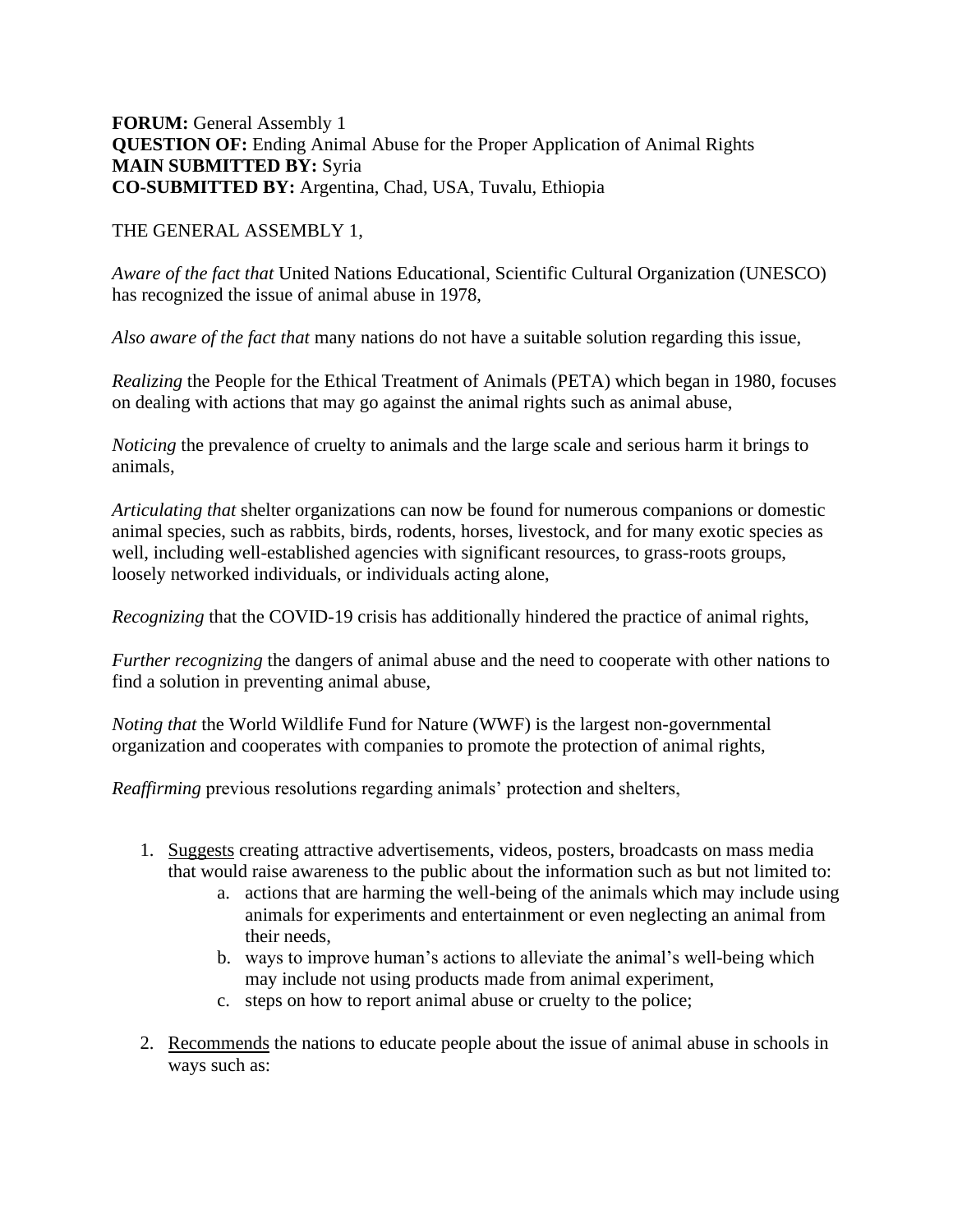- a. having several NGOs such as Stray Relief and Animal Welfare (STRAW) sending people to different schools to give classes and engaging activities that may help students learn about animal rights,
- b. asking NGO members to create educational videos to share with schools where the members are not able to go physically, and publish them on school websites;
- 3. Promotes nations to make a system that qualifies a person for owning animals before they adopt animals to prevent animal abuse from animal owners that neglect or harm their animals in ways such as but not limited to:
	- a. giving people license or certificates for being eligible in owning animal after they have gone through training in areas such as:
		- i. the laws regarding animal abuse,
		- ii. the policies on how to treat animals safely,
	- b. sending professionals to the adoptive home for regular inspections in ways such as but not limited to:
		- i. answering questions from owners,
		- ii. offering suggestions that will help foster the relationship between pets and owners,
		- iii. collecting pictures, neighbourhood statements, and any supporting material when animals seem abused, and all evidence should be submitted to related authorities as soon as possible,
	- c. taking animals to a safe shelter if they are abused by their adoptive families,
	- d. taking away the certificate of people who have caused animal abuse and marking them to limit them from adopting more animals;
- 4. Requests nations to provide an appropriate amount of funding to non-profit organizations such as Society for the Prevention of Cruelty to Animals (SPCA) annually so that they can contribute better to preventing animal abuse and protecting animals in harm in ways such as but not limited to:
	- a. providing shelter and protection for strays or animals in danger,
	- b. arranging safe adoptions to people eligible to own pets;
- 5. Advises the governments to create stricter laws about the protection of animals which may lead to fewer animal abuse cases in ways such as but not limited to:
	- a. urging the nations' police and detective system to create animal right departments,
	- b. strengthening the punishments for animal abuse or cruelty;
- 6. Strongly urges the nations to form the guidelines for the corporations who contribute to animal experiments which may include:
	- a. increasing the use of artificial program that are designed to reduce actual animal experiments,
	- b. regulating the number of animals that can be used for animal experiment annually;